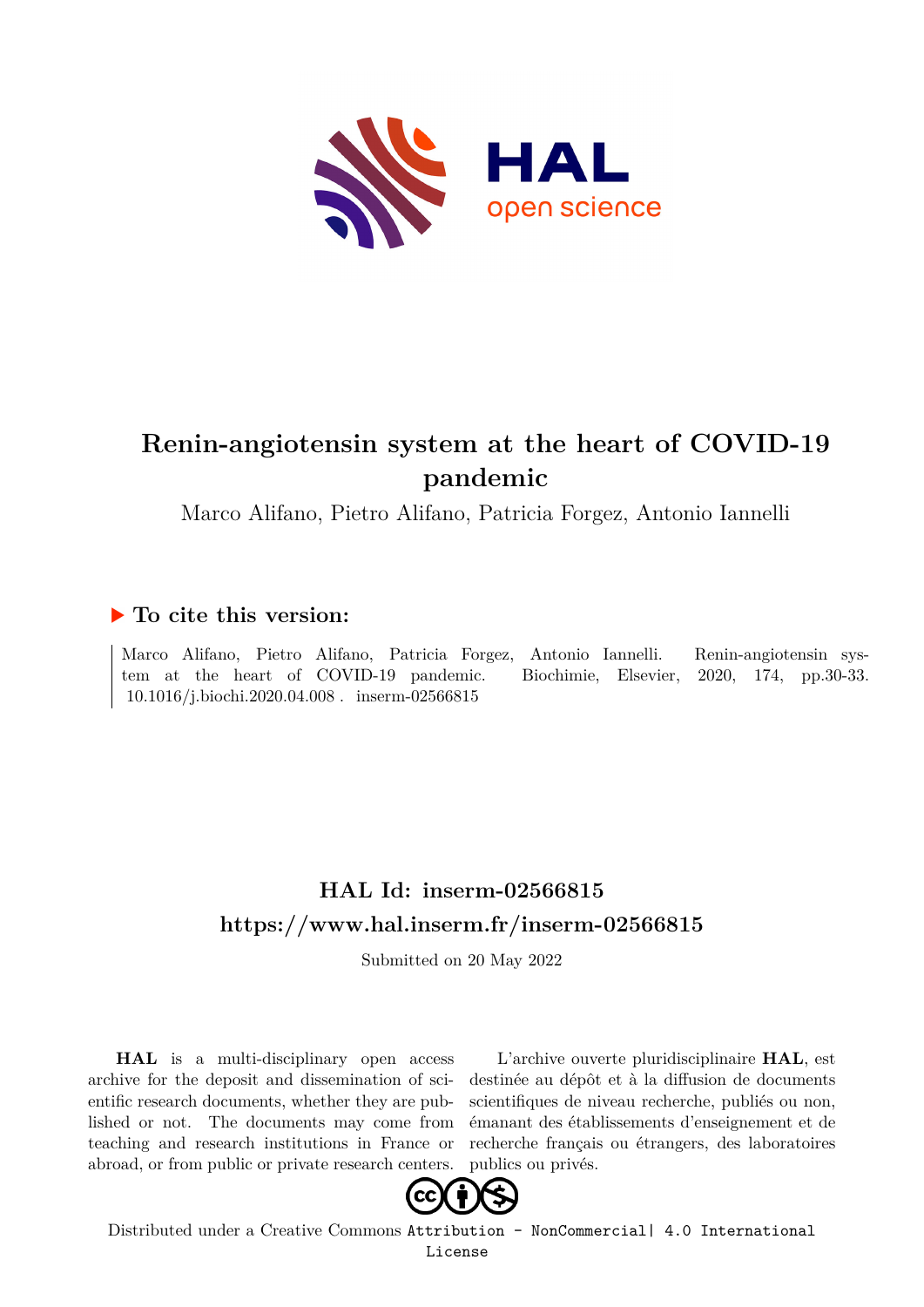# **Renin-angiotensin system at the heart of COVID-19 pandemic.**

Marco ALIFANO  $(1, 2)$ , Pietro ALIFANO  $(3)$ , Patricia FORGEZ  $(4)$ , and Antonio IANNELLI  $(5, 6)$ .

(1) Thoracic Surgery Department, Cochin Hospital, APHP Centre, University of Paris, France

(2) INSERM U1138 Team «Cancer, Immune Control, and Escape», Cordeliers Research Center, University of Paris, France

(3) Chair of Microbiology, Department of Biological and Environmental Sciences and Technologies, Salento University, Lecce, Italy

 (4) Inserm UMR-S 1124 T3S, Eq 5 CELLULAR HOMEOSTASIS, CANCER and THERAPY, University of Paris, Campus Saint Germain, Paris, France

(5) Digestive Disease Department, Archet 2 Hospital, Nice University Hospital, University of Nice Côte d'Azur, Nice, France

(6) Inserm, U1065, Team 8 "Hepatic complications of obesity", University Nice Côte d'Azur, France

### **Corresponding author:**

Prof. Marco Alifano, MD, PhD

Thoracic Surgery Department, Cochin Hospital, APHP Centre, University of Paris

27 rue du Faubourg Saint Jacques - 75014 Paris, France

Phone : +33 1 58412064

marco.alifano@aphp.fr

Authors contribution :

Marco Alifano : Conception, designing and writing

Pietro Alifano : Conception, designing and writing

Patricia Forgez: Conception, designing and writing

Antonio Iannelli : Conception, designing and writing

The authors have no conflict of interest; IRB approval: N/A

Funding: The work has been supported by INSERM institutional grants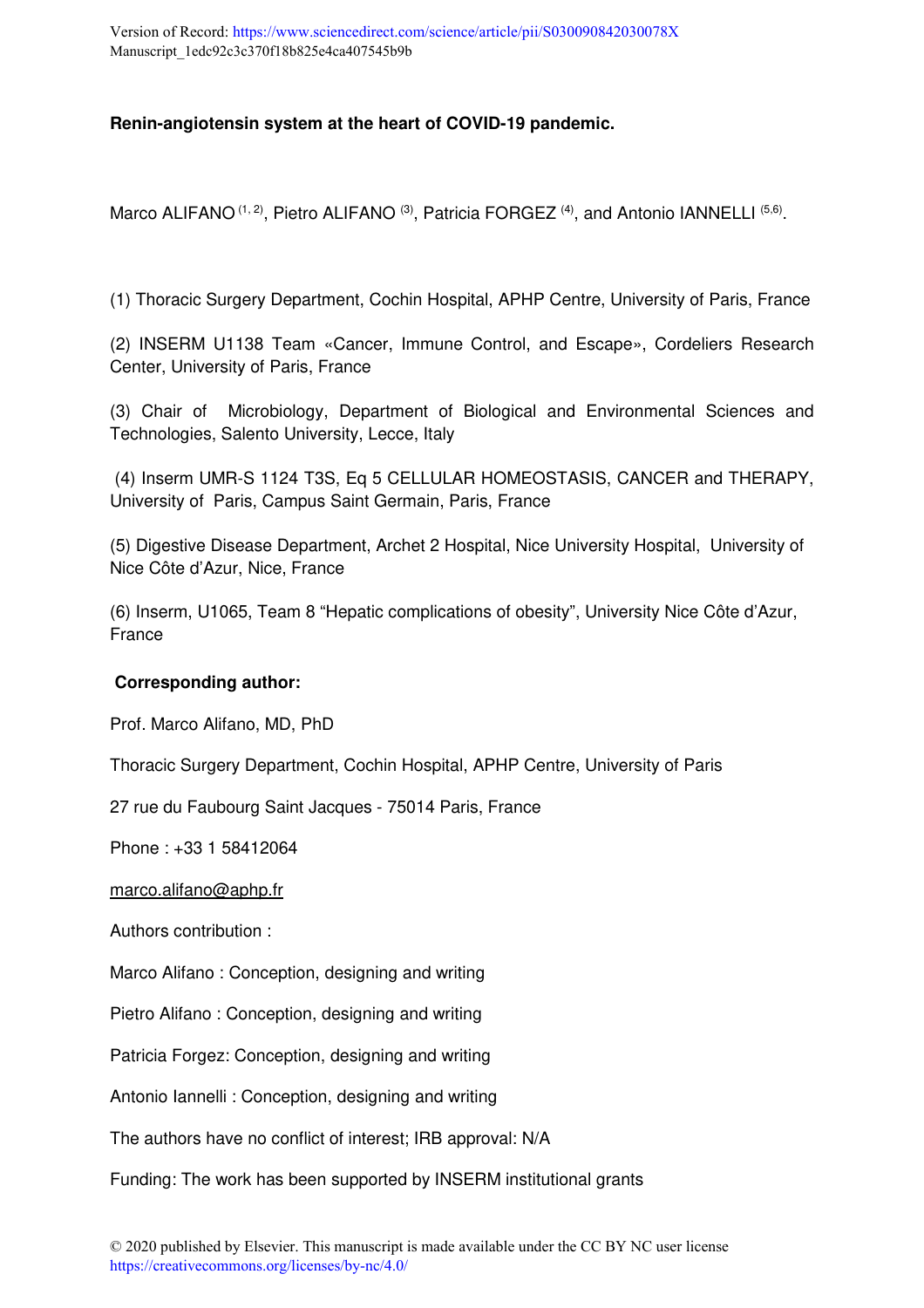#### **Abstract**

Significant aspects of COVID-19 pandemic remain obscure. Angiotensin converting enzyme 2 (ACE2), a component of the renin-angiotensin system, whose expression dominates on lung alveolar epithelial cells, is the human cell receptor of SARS-CoV-2, the causative agent of COVID-19. We strongly encourage the concept that thorough considerations of receptorligand interactions should be kept at the heart of scientific debate on infection. In this idea, the whole renin-angiotensin system has to be evaluated. We hypothesize that factors related to ethnicity, environment, behaviors, associated illness, and medications involving this complex system are probably responsible for situations regarded as anomalous from both an epidemiological and a clinical point of view, but, taken together, such factors may explain most of the aspects of current outbreak. We decided to use the analogy of a play and speculate about the possible impact in this tragedy of 1) air pollution via the interference of nitrogen dioxide on ACE2 expression; 2) the dual role of nicotine; 3) the hypothetical involvement of ACE2 polymorphisms, the relationships of which with ethnic factors and susceptibility to cardiovascular disease seems intriguing; 4) the impact on the severity of infection of hypertension and related medications acting on the renin/angiotensin system, and, finally, 5) the possible helpful role of chloroquine, thanks to its capacity of modifying ACE2 affinity to the viral spike protein by altering glycosylation. This hypothesis paper is an urgent call for the development of research programs that aim at questioning whether the putative protagonists of this tragedy are real-life actors in COVID-19.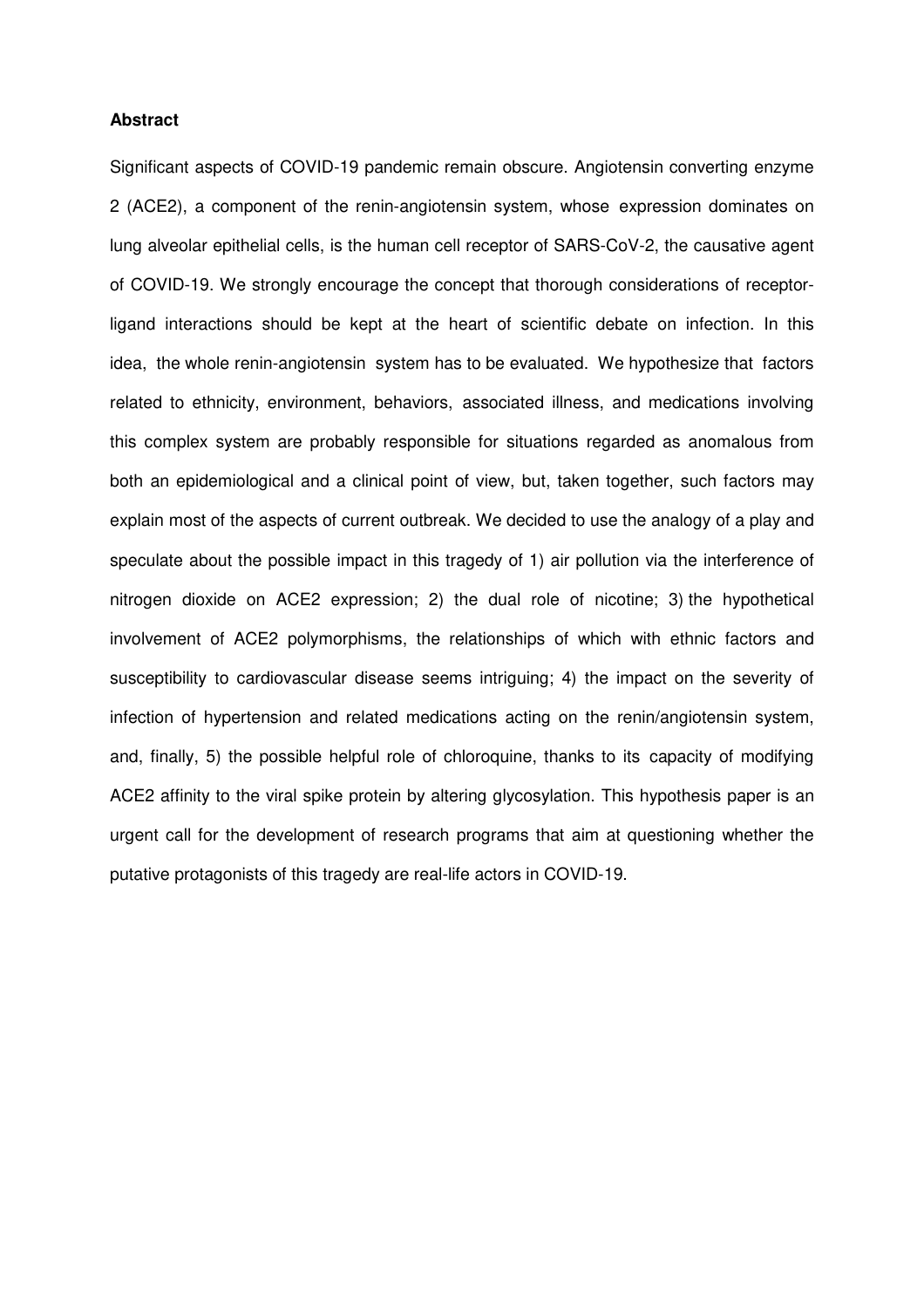#### *1. The play*

Significant aspects of COVID-19 pandemic progression remain obscure. After its initial spread in China, the pandemic is now progressing at an accelerating rate in western Europe and the United States of America. Yet, in the other regions of the world, the kinetics of diffusion and mortality seem less impressive, and this in spite of globalization of exchanges and travels. With respect to mortality, some comorbidities, namely diabetes and hypertension, usually having a modest impact on the course of severe diseases, seems to play a major role in the course of Severe Acute Respiratory Syndrome (SARS) COVID-19 [1].

#### *2. The cast*

The severe acute respiratory syndrome corona virus -2 (SARS-CoV-2), the causative agent of COVID-19, is a RNA virus with an envelope constituted by spike projections used as a key to enter the cell. SARS-CoV-2 and SARS-CoV (responsible for the 2003 global outbreak) share very high phylogenetic similarities, with 99% identity between their spikes [2]. Therefore it is not surprising that both viruses exploit the same human cell receptor namely angiotensin converting enzyme 2 (ACE2), whose expression dominates on lung alveolar epithelial cells [3].

ACE2 is an 805-amino acids captopril-insensitive carboxypeptidase with a 17-amino acids Nterminal signal peptide and a C-terminal membrane anchor [4]. ACE2 catalyzes the cleavage of angiotensin I into angiotensin 1-9, and of angiotensin II into the vasodilator angiotensin 1- 7, thus playing a key role in systemic blood pressure homeostasis, counterbalancing the vasoconstrictive action of angiotensin II, which is generated by cleavage of angiotensin I catalyzed by ACE [5]. Although ACE2 mRNA is present in all organs, its protein expression dominates on lung alveolar epithelial cells, enterocytes, arterial and venous endothelial cells, and arterial smooth muscle cells [6]. Although it seems evident that lung is a primary target of COVID-19, it is not counterintuitive that associated cardiovascular conditions or related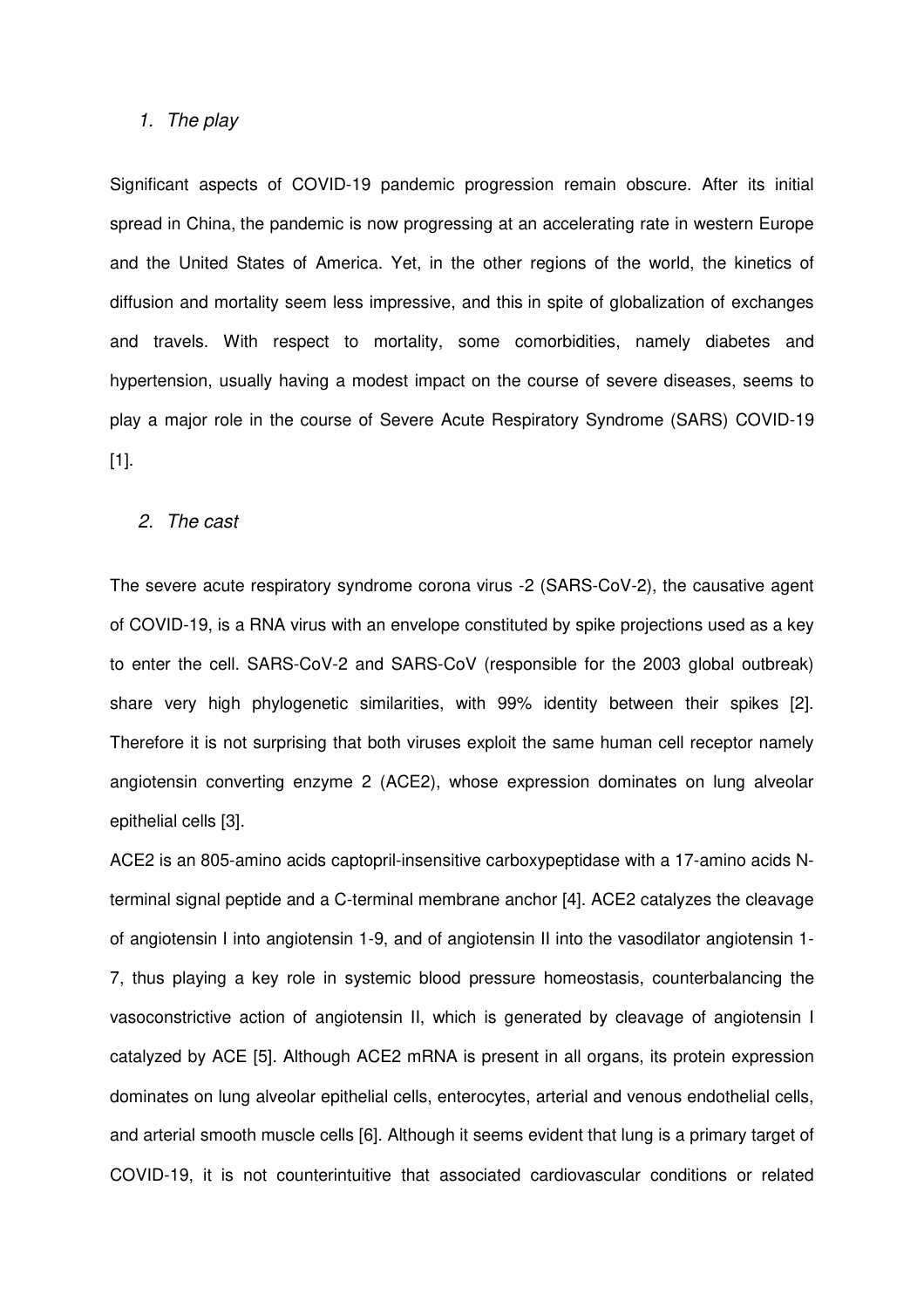management could interact with susceptibility to infection and/or severity of the clinical course.

#### *3. The scenario*

The concept of the modulation of the receptor-ligand interaction (ACE2-COVID-19) and the broad consequences on the host should be kept at the heart of debate. As function and regulation of ACE2 are interrelated to ACE inside the renin-angiotensin system, the whole system has to be taken into account because of its possible impact on probability of COVID-19 infection and severity of clinical course. Thus, molecular, ethnical, environmental, behavioral, and pharmacological factors involving this complex system are probably responsible for situations regarded as anomalous from both an epidemiological and a clinical point of view, but can be, at last in part, explained at light of available knowledge.

#### *4. The tragedy*

It has been pointed out that in patients with severe form of COVID-19 disease, comorbidities are frequent. In the Report of the WHO-China Joint Mission on COVID-19, severe disease (dyspnea, respiratory frequency ≥30/minute, blood oxygen saturation ≤93%, PaO2/FiO2 ratio <300, and/or lung infiltrates >50% of the lung field within 24-48 hours) accounted for 13.8% of cases, and overall mortality rate was 3.8% (4.7% in men vs. 2.8% in women) [7]. Individuals at highest risk for severe disease and death were those aged over 60 years, and with underlying illnesses including hypertension, diabetes, cardiovascular disease, chronic respiratory disease and cancer. Crude fatality rate was 1.4% in the absence of comorbid conditions, but increased to 7.6, 8.0%, 8.4%, 9.2% and 13.2% in case of cancer, chronic respiratory disease, hypertension, diabetes, and cardiovascular disease, respectively [7]. In the recent study on 1099 infected patients by Guan et al, hypertension, diabetes mellitus, coronary heart and cerebrovascular diseases were found in 23.7%, 16.2%, 5.8%, and 2.3% of 173 patients with severe disease [8]. The 20<sup>th</sup> March report from Italian Health authorities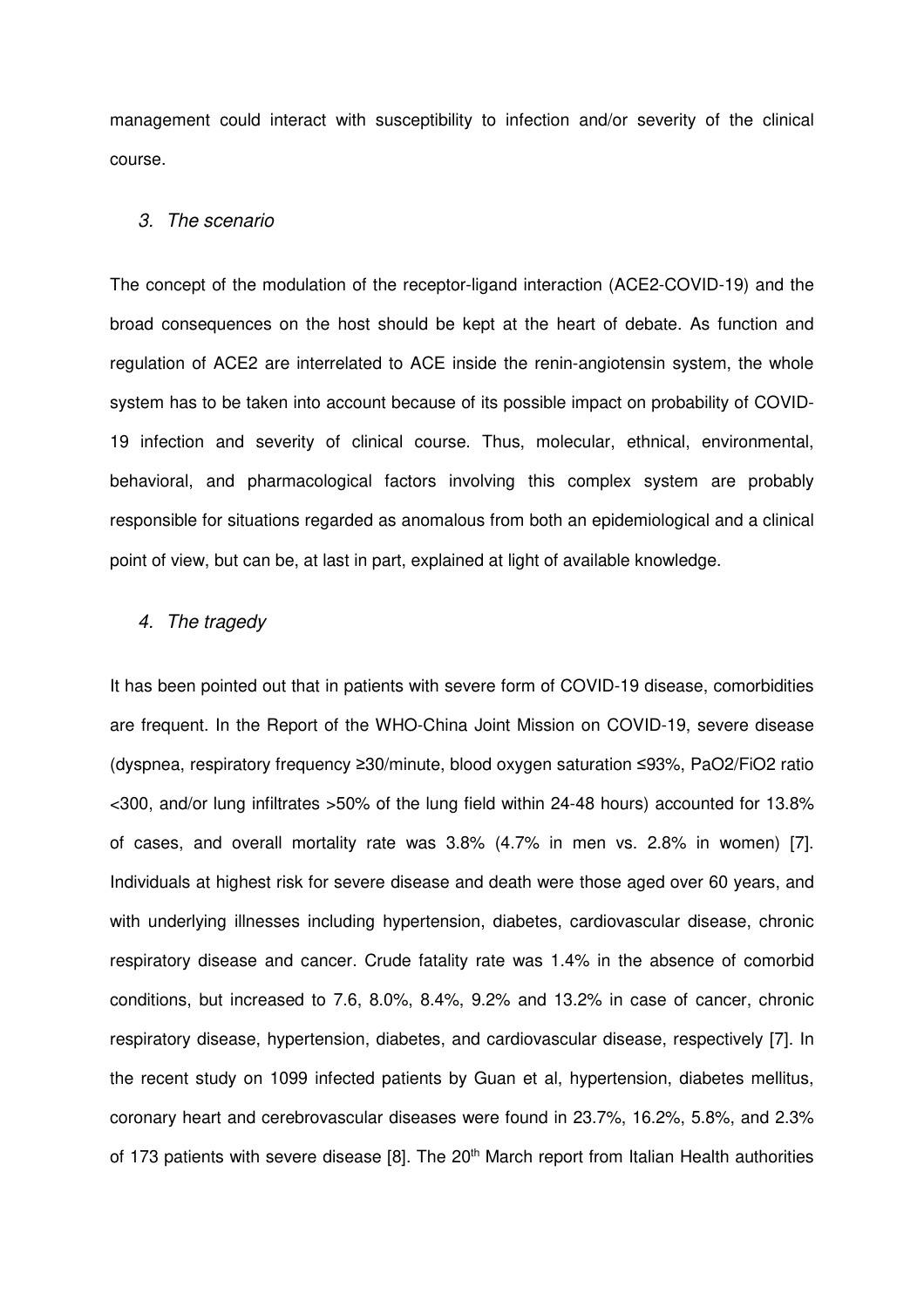on deceased patients showed that 74% of them had arterial hypertension, 63% underlying cardiovascular conditions (ischemic heart disease, 30%, atrial fibrillation, 22%, previous stroke, 11.2%), and 34% diabetes [9].

Although concurrent cardiovascular disease might explain increased mortality in a severe infection responsible for respiratory failure and deterioration of cardiac function, the observations on hypertension warrant urgent speculation and reflection, while waiting for results of large-scale studies evaluating the independent value of each risk factor.

#### *5. The co-protagonists*

 ACE2 polymorphisms: *imbrication with associated illness and possible different susceptibility to infection*. The ACE2 gene (which is located on X chromosome) is characterized by a large polymorphism, and significant associations between polymorphisms and occurrence of arterial hypertension have been reported for women of different race and ethnicity and in Han Chinese men [10-11]. More recently, the combination of ACE1 and ACE2 polymorphisms has been associated with susceptibility to hypertension in Brazilian patients [12]. Within the Chinese population, the polymorphism distribution seems different between regions; polymorphisms of ACE2 are associated with different blood pressure response to the cold pressor test. An enhanced response is associated with polymorphisms more frequently observed in northern regions of China, and lowered response with polymorphisms more frequently observed in southern regions. This observation leads the authors to speculate that this was a consequence of exposure to different climatic conditions, possibly because of adaptive selection over generations [10,13]. Furthermore, ACE2 polymorphism is correlated to diabetes mellitus, cerebral stroke, septal wall thickness, ventricular hypertrophy, and coronary artery disease in Asian populations [14]. However, whether ACE2 polymorphism is associated with a different susceptibility to Covid-19 infection or its severity is still speculative.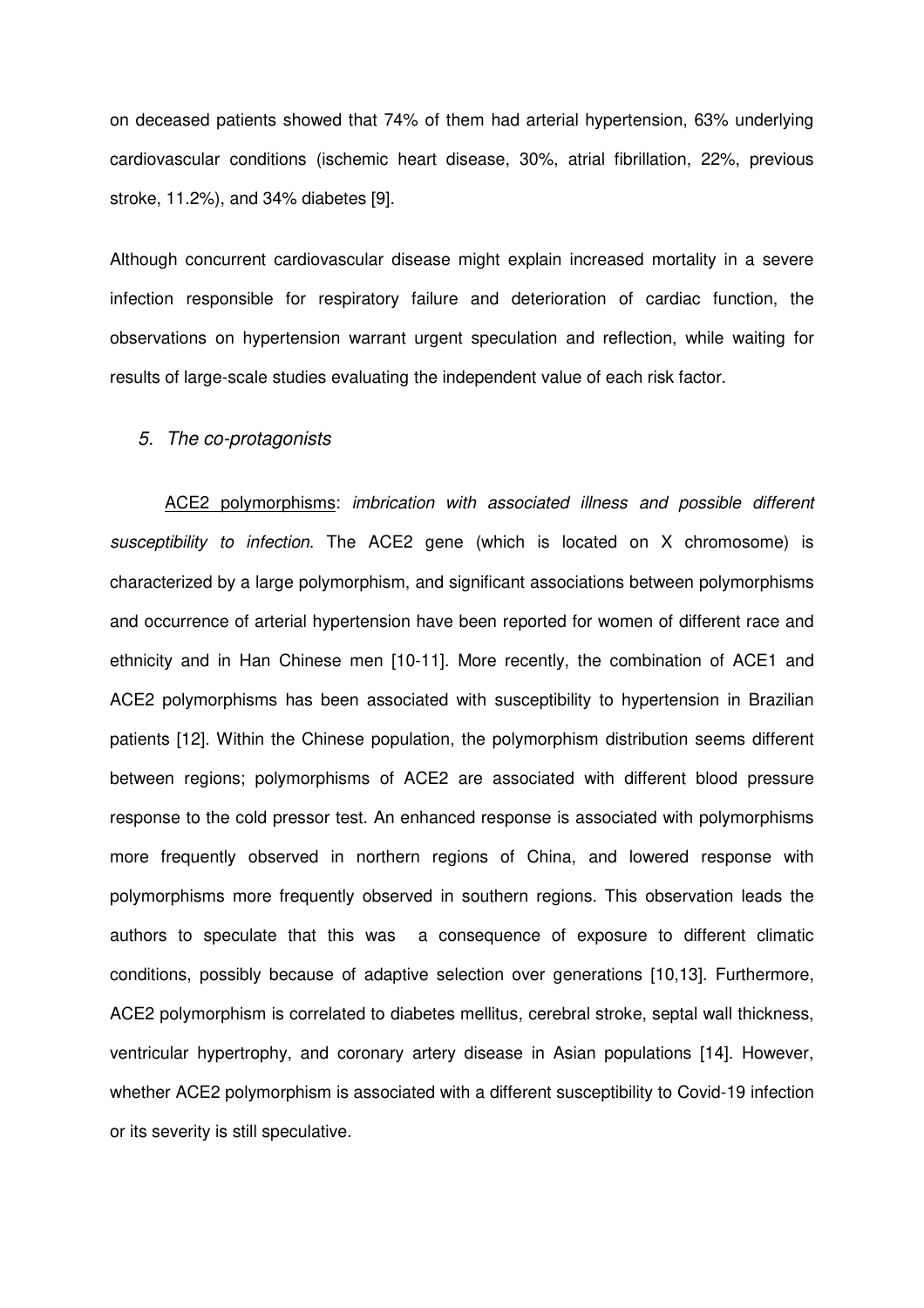The different geographic and ethnic distribution of polymorphisms could partly explain the currently observed differences in incidence between countries (for example very low in Africa), and despite globalization of exchanges and travels.

 Environmental factors: air pollutions factors should be taken into account. In animal models a 100-fold increase in ACE activity was observed after exposure to NO2, which also induces an increase in Angiotensin II binding to its receptor [15,16]. Of note, ACE2 expression is associated with Angiotensin II binding to type-1 receptor (AT1R). In human cardiofibroblasts Angiotensin II induces overexpression of both ACE2 mRNA and protein in a dose-dependent manner, through regulatory factor(s) interacting with a regulatory sequence located at -516/-481 of human ACE2 gene [17]. NO2 is a major air pollutant. Increased concentration exposure to NO2 was found to be associated to an increased risk of hypertension in a population-based, cross-sectional study including 15, 477 Chinese adults [18]. Furthermore, in the 2003 SARS epidemic, a positive association between air pollution (defined by the concentrations of nitrogen dioxide, particulate matters, sulfur dioxide, carbon monoxide and ground-level ozone) and case fatality was observed in Chinese population [19]. Public opinion is currently impressed by the reported spectacular decrease in NO2 pollution worldwide, thanks to widespread lockdown measures. However, if we look at baseline data, NO2 pollution was remarkable in regions where COVID-19 epidemic is now particularly lethal: the cases of Lombardy for Italy, Paris and eastern France are markedly impressive [20].

 Smoking habit: cigarette smoking could also interact with susceptibility to SARS-CoV-2 infection. Although chronic lung damage induced by smoking would increase susceptibility to severe forms of viral pneumonia, available literature strongly suggests that nicotine upregulates the detrimental angiotensin-converting enzyme (ACE) but downregulates the compensatory ACE2/ANG-(1-7) receptor axis [21]. Thus, the hypothesis that cigarette smoking is either detrimental or provides a counterintuitive protective effect, warrants specific epidemiologic and clinical studies. A preliminary meta-analysis indicates that active smoking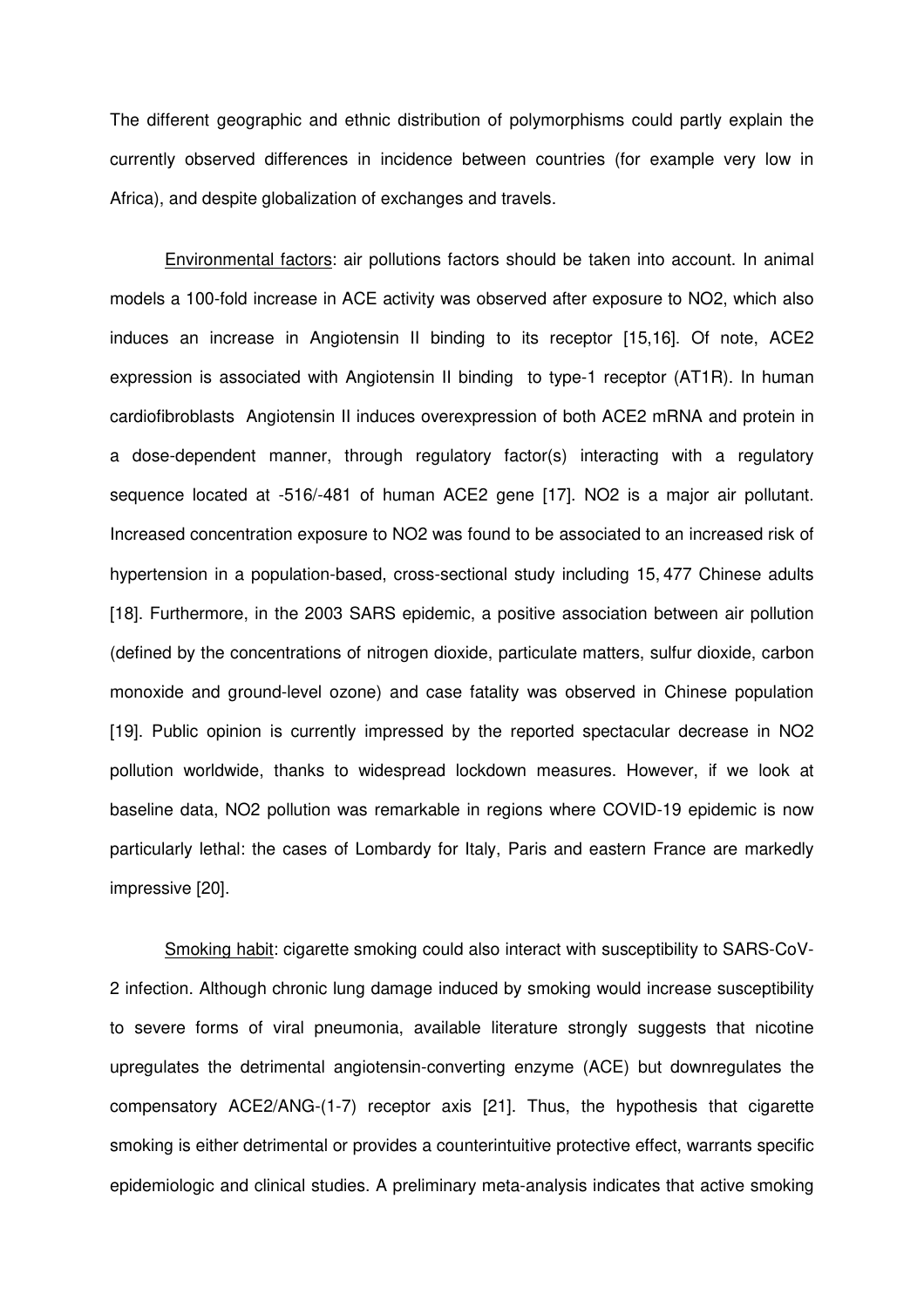is not associated with severity of coronavirus disease [22]. The possible downregulation of ACE2 associated with a possible decrease of the virus-binding sites may counteract the general increased susceptibility to lung diseases usually observed in smokers.

 ACE2 expression regulation: we speculate that the binding of SARS-CoV-2 to ACE2 is likely to alter the function of the latter, and massive loss of ACE2 function could participate in the pathophysiology of cardio-respiratory failure. In animal models, the loss of ACE2 resulted in increased production of reactive oxygen species (ROS) via NADPH oxidase 2 activation, and administration of recombinant ACE2 was shown to inhibit the angiotensin II effects on TGF-β1 activation and collagen production [14]. Recombinant ACE2 pulmonary overexpression attenuates whole aspects of pulmonary artery hypertension pathophysiology [23], suggesting that its loss of function (as could occur in case of massive binding by viral particles, with subsequent endocytosis and activation of proteolytic cleavage [24]) could participate in the severity of respiratory distress. More importantly, loss of function of ACE2 cannot counterbalance the deleterious effects of Angiotensin II in promoting degradation of cardiac and lung structures and function [24]. Thus, angiotensin II receptor blockers could also potentially exert a protective action in the late phases of SARS COVID-19 by counteracting the negative effects of Angiotensin II.

 Arterial hypertension medications: The urgent need of reflection should take into account the effect of medications on ACE2 synthesis, expression, and action whose theoretical impact on COVID-19 prevention, infection, severity, and management would be not negligible. Hypertension involves 1.39 billion people worldwide, 349 million in highincome and 1.04 billion in low- and middle-income countries. However, large discrepancies in exposure to antihypertensive drugs worldwide exist: the awareness, treatment, and control concern 67%, 56%, and 28% of patients in high income, and 37%, 29%, and 7.7% of patients in low- and middle-income countries [25]. Most patients with arterial hypertension and/or cardiac failure are treated by ACE1 inhibitors or angiotensin II receptor blockers (sartans). Prescription of sartans increases each year in high-income countries, and are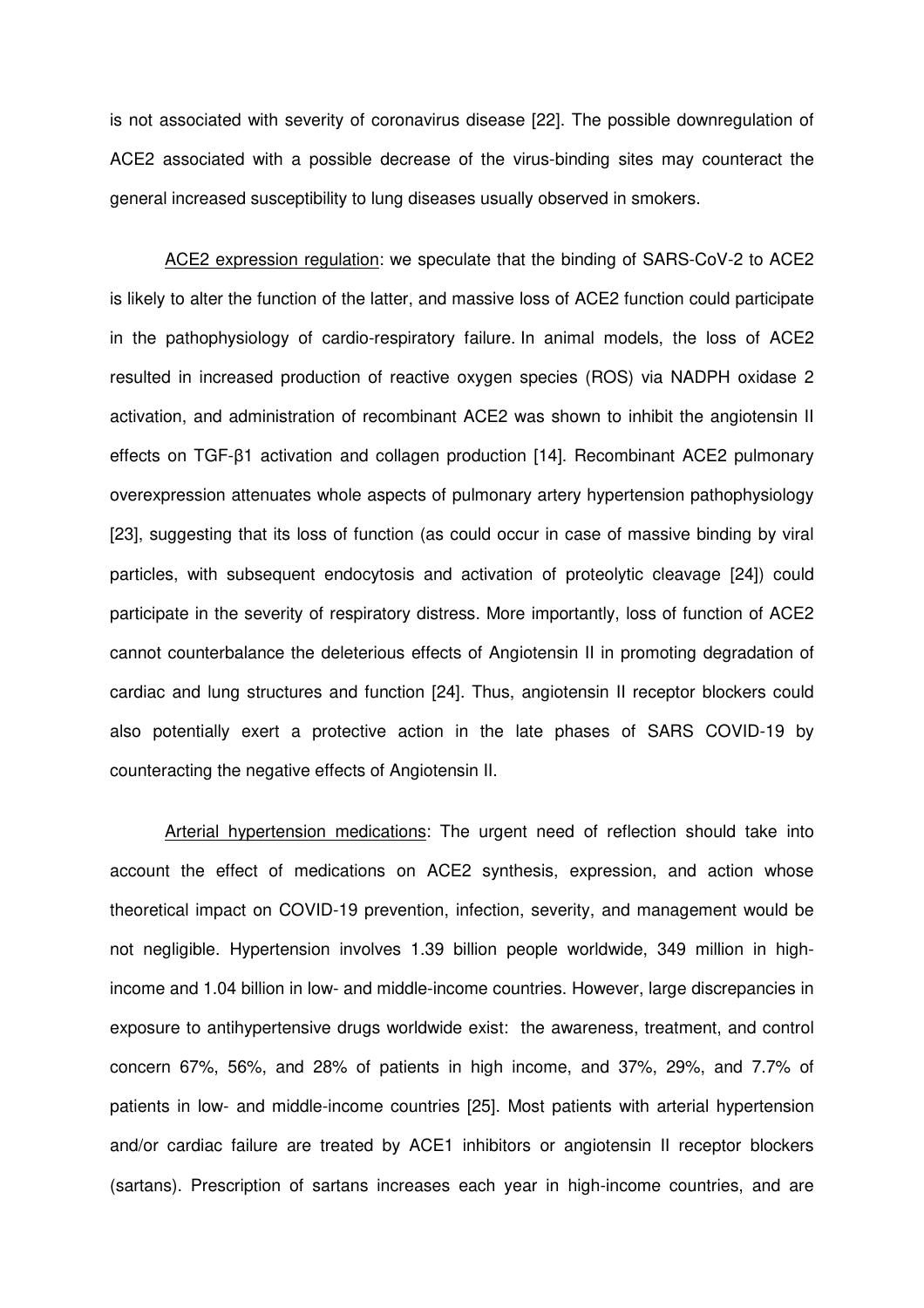probably the most frequently prescribed drugs in diabetic patients with hypertension. These medications increase gene expression of ACE2 in rats [26]. Although there are no indications to date that the same situations occurs in humans, this could result in increased binding site for COVID-19 in non-infected cases and in the diffusion phases of viral infection, but, as stated above, could represent part of a therapeutic armamentarium in severely ill patients with compromised cardiorespiratory function. This therapeutic opportunity has been suggested by the 19 march 2020 joint statement of HFSA/ACC/AHA [27]. In this statement, discontinuation of ACE inhibitors or sartans was discouraged for those patients currently prescribed, but the idea of updating these recommendations in the case of evolution in further research and developments was set. A warning signal on the possible impact of these drugs has been published in an authoritative journal [1].

# *6. Act V (conclusion)*

The fact that the renin/angiotensin system ACE and ACE2 is at the center of the discussion is probably due to its potential dual effect in different phases of COVID-19 (Figure). It should be emphasized that chloroquine has been advocated as a potentially effective drug to be administered in CIVID-19 associated pneumonia [28]. *In vitro* models showed that inhibitory effects are observed either before or after exposure to the SARS-CoV, suggesting both prophylactic and therapeutic advantages [29]. Chloroquine acts by elevating the endosomal pH, and interferes with terminal glycosylation of ACE2, thus negatively influencing the SARS virus-receptor binding as indicated in 2005 by in vitro studies [29]. In the early phase of infection with SARS-Cov-2, chloroquine could reduce the binding of the virus to ACE2 on alveolar lung cells membrane and possibly without interfering with ACE2 function. This would result in a reduction of direct viral cytotoxicity without unbalancing the complex equilibrium of the ACE system especially in the setting of ACE2 overexpression. Ongoing randomized trials will answer the question of usefulness of this medication.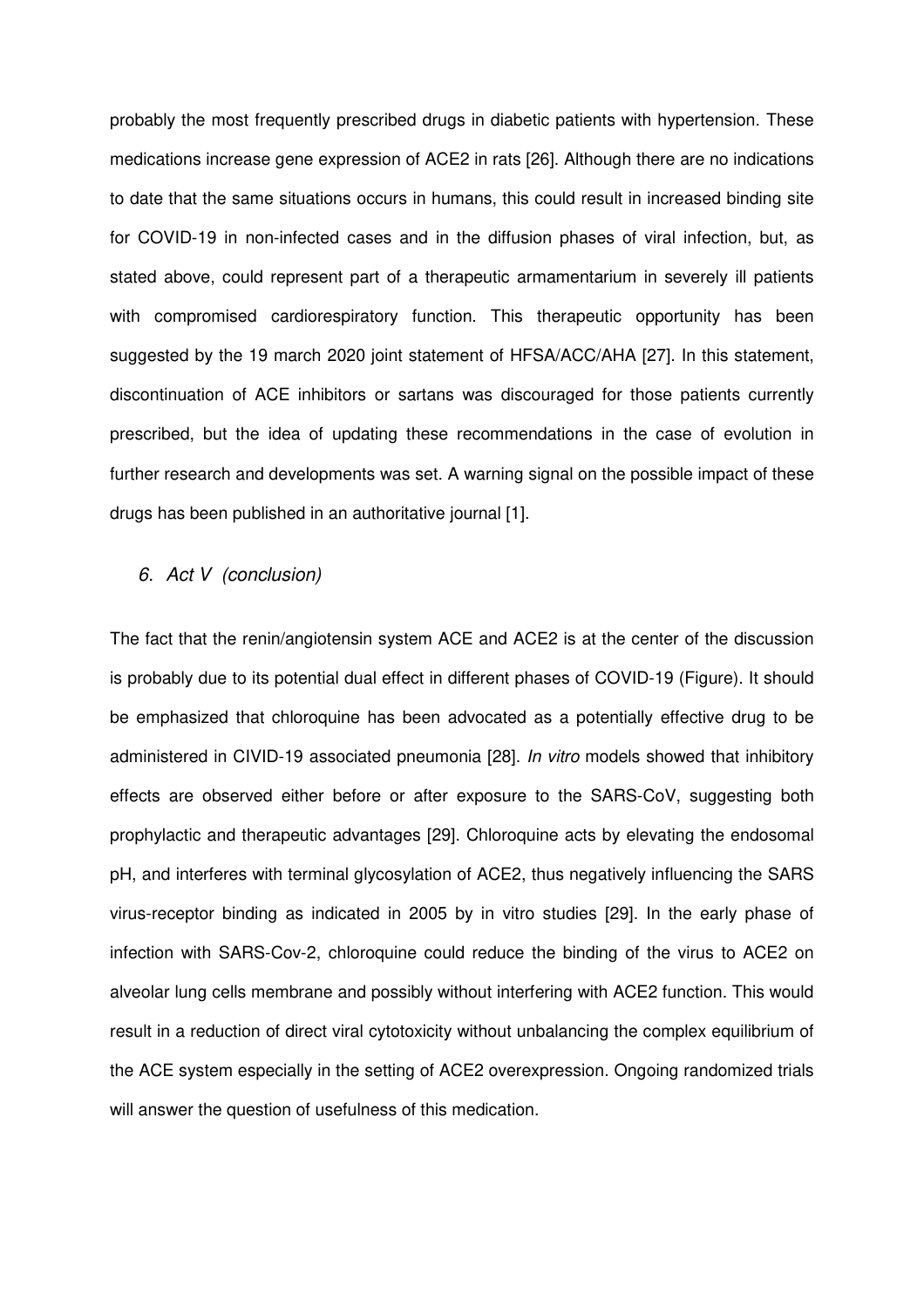# *7. The epilogue: from fiction to reality of science*

Further data should be urgently gathered to clarify the mechanisms underlying pathophysiology of COVID-19 infection, although available data on viral receptor strongly support the concept that some obscure aspects could have a theoretical explanation; these conjectures need to be proven by specifically designed studies.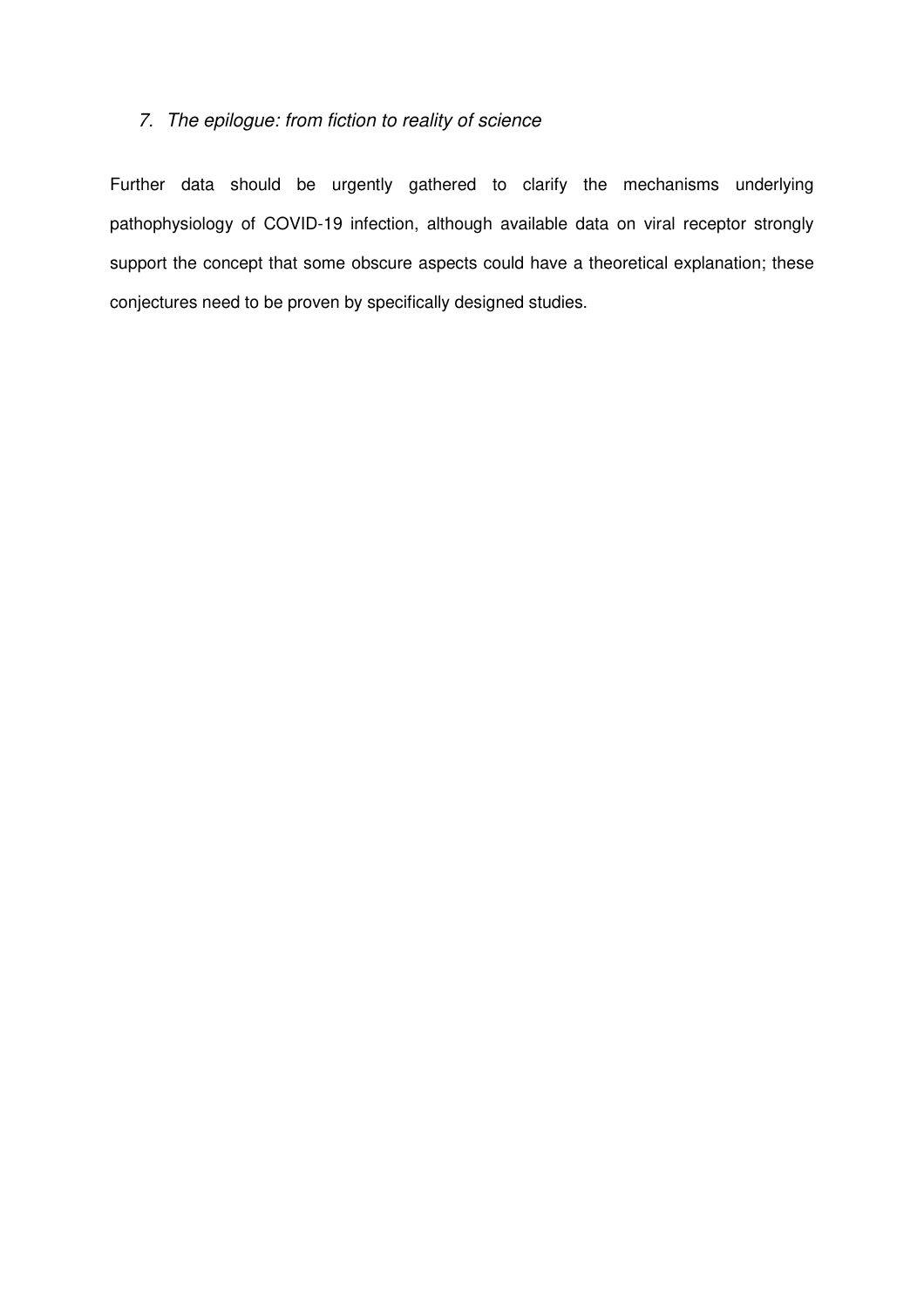# **References**

- 1. Fang L, Karakiulakis G, Roth M. Are patients with hypertension and diabetes mellitus at increased risk for COVID-19 infection? Published March 11, Lancet Respir Med 2020•DOI:https://doi.org/10.1016/S2213-2600(20)30116-8
- 2. Chan JFW, Kok KH. Zhu Z, et al. Genomic characterization of the 2019 novel humanpathogenic coronavirus isolated from a patient with atypical pneumonia after visiting Wuhan. Emerg. Microbes. Infect. 2020, 9, 221–236
- 3. Hoffmann M, Kleine-Weber H, Schroeder S, et al. SARS-CoV-2 cell entry depends on ACE2 and TMPRSS2 and is blocked by a clinically proven protease inhibitor. Cell 2020 Mar 5; [e-pub]. (https://doi.org/10.1016/j.cell.2020.02.052).
- 4. Tipnis SR, Hooper NM, Hyde R, et al. A human homolog of angiotensin-converting enzyme. Cloning and functional expression as a captopril-insensitive carboxypeptidase. J Biol Chem. 2000; 275 (43), 33238-43.
- 5. Zheng Y, Ma Y, Zhang J, et al. COVID-19 and the cardiovascular system. Nat Rev Cardiol (2020). https://doi.org/10.1038/s41569-020-0360-5.
- 6. Hamming I, Timens W, Bulthuis ML, et al. Tissue distribution of ACE2 protein, the functional receptor for SARS coronavirus. A first step in understanding SARS pathogenesis. J Pathol. 2004;203(2):631–637. doi:10.1002/path.1570
- 7. https://www.who.int/docs/default-source/coronaviruse/who-china-joint-mission-oncovid-19-final-report.pdf. Accessed March 31, 2020.
- 8. Guan WJ, Ni ZY, Hu Y, et al. N Engl J Med February 28, 2020, DOI: 10.1056/NEJMoa2002032.
- 9. https://www.epicentro.iss.it/coronavirus/bollettino/Report-COVID-2019\_20\_marzo.pdf. Accessed March 31, 2020.
- 10. Zhang Q, Cong M, Wang N, et al. Association of Angiotensin-Converting Enzyme 2 gene polymorphism and enzymatic activity with essential hypertension in different gender: A case-control study. Medicine (Baltimore), 2018;97 (42), e12917.
- 11. Lu N, Yang Y, Wang Y, et al. ACE2 gene polymorphism and essential hypertension: an updated meta-analysis involving 11,051 subjects. Mol Biol Rep. 2012;39(6):6581– 6589. doi:10.1007/s11033-012-1487-1
- 12. Pinheiro DS, Santos RS, Jardim PCBV, et al. The combination of ACE I/D and ACE2 G8790A polymorphisms revels susceptibility to hypertension: A genetic association study in Brazilian patients. PLoS ONE 2019; 14(8): e0221248. https://doi.org/10.1371/journal.pone.0221248
- 13. Huang J, Chen S, Lu X, et al. Polymorphisms of ACE2 are associated with blood pressure response to cold pressor test: the GenSalt study. Am J Hypertens. 2012;25(8):937–942. doi:10.1038/ajh.2012.61
- 14. Patel VB, Zhong JC, Grant MB, et al. Role of the ACE2/Angiotensin 1-7 Axis of the Renin-Angiotensin System in Heart Failure. Circ Res 2016; 118 (8):1313-1326.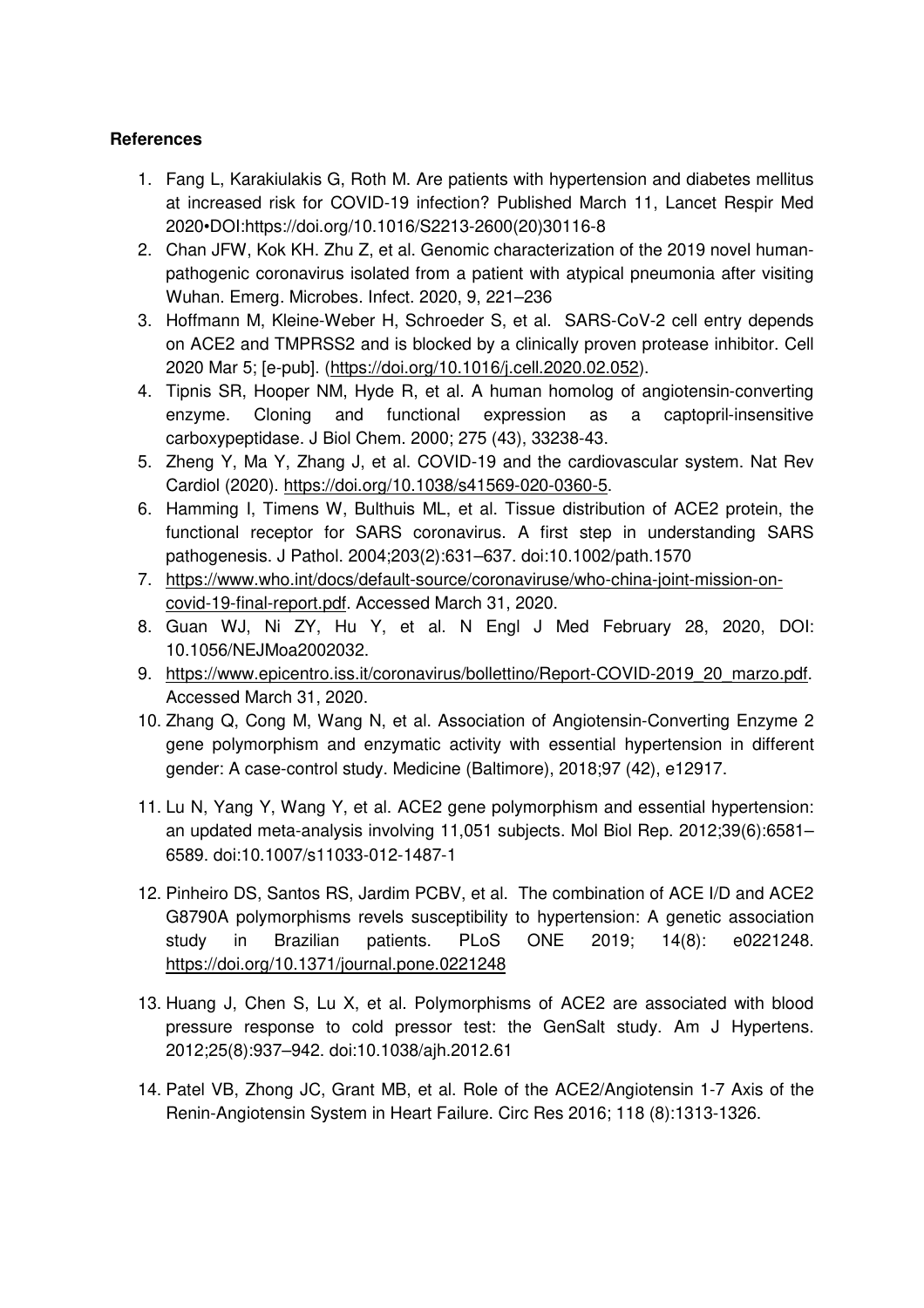- 15. Meulenbelt J, van Bree L, Dormans JA, et al. Biochemical and histological alterations in rats after acute nitrogen dioxide intoxication. Hum Exp Toxicol, 1992; 11(3):189- 200.
- 16. Patel JM, Sekharam KM, Block ER. Oxidant injury increases cell surface receptor binding of angiotensin II to pulmonary artery endothelial cells. J Biochem Toxicol, 1990; 5(4):253-8.
- 17. Kuan TC, Yang TH, Wen CH, et al. Identifying the regulatory element for human angiotensin-converting enzyme 2 (ACE2) expression in human cardiofibroblasts. Peptides. 2011;32(9):1832-9.
- 18. Yang BY, Guo Y, Markevych I, et al. Association of long-term exposure to ambient air pollutants with risk factors for cardiovascular disease in China. JAMA Netw Open, 2019;2(3):e190318.
- 19. Cui Y, Zhang ZF, Froines J, et al. Air pollution and case fatality of SARS in the People's Republic of China: an ecologic study. Environ Health, 2003;2(1):15.
- 20. European Space Agency. Le confinement lié au coronavirus entraîne une chute de la pollution a de la contravers de l'Europe. http://www.esa.int/Space\_in\_Member\_States/France/Le\_confinement\_lie\_au\_corona virus entraine une chute de la pollution a travers I Europe. Accessed March 30, 2020.
- 21. Oakes JM, Fuchs RM, Gardner JD et al. Nicotine and the Renin-Angiotensin System. Am J Physiol Regul Integr Comp Physiol , 315 (5), R895-R906 2018 Nov 1. DOI: 10.1152/ajpregu.00099.2018
- 22. Lippia G, Henry BM. Active smoking is not associated with severity of coronavirus disease 2019 (COVID-19). European Journal of Internal Medicine, in press. https://doi.org/10.1016/j.ejim.2020.03.014
- 23. Cole-Jeffrey CT, Liu M, Katovich MJ, et al. ACE2 and Microbiota: Emerging Targets for Cardiopulmonary Disease Therapy. J Cardiovasc Pharmacol. 2015;66(6):540– 550. doi:10.1097/FJC.0000000000000307
- 24. Gheblawi M, Wang K, Viveiros A, et al. Angiotensin Converting Enzyme 2: SARS-CoV-2 Receptor and Regulator of the Renin-Angiotensin System. Circ Res 2020, Apr 2020https://doi.org/10.1161/CIRCRESAHA.120.317015
- 25. Mills KT, Bundy JD, Kelly TN, et al. Global Disparities of Hypertension Prevalence and Control: A Systematic Analysis of Population-Based Studies From 90 Countries. *Circulation*. 2016;134(6):441–450.
- 26. Ferrario CM, Jessup J, Chappell MC, et al. Effect of angiotensin-converting enzyme inhibition and angiotensin II receptor blockers on cardiac angiotensin-converting enzyme 2. Circulation. 2005;111(20):2605–2610.
- 27. https://www.acc.org/latest-in-cardiology/articles/2020/03/17/08/59/hfsa-acc-ahastatement-addresses-concerns-re-using-raas-antagonists-in-covid-19. Accessed March 30, 2020.
- 28. Gao J, Tian Z, Yang X. Breakthrough: Chloroquine phosphate has shown apparent efficacy in treatment of COVID-19 associated pneumonia in clinical studies. Biosci Trends. 2020 Mar 16;14(1):72-73.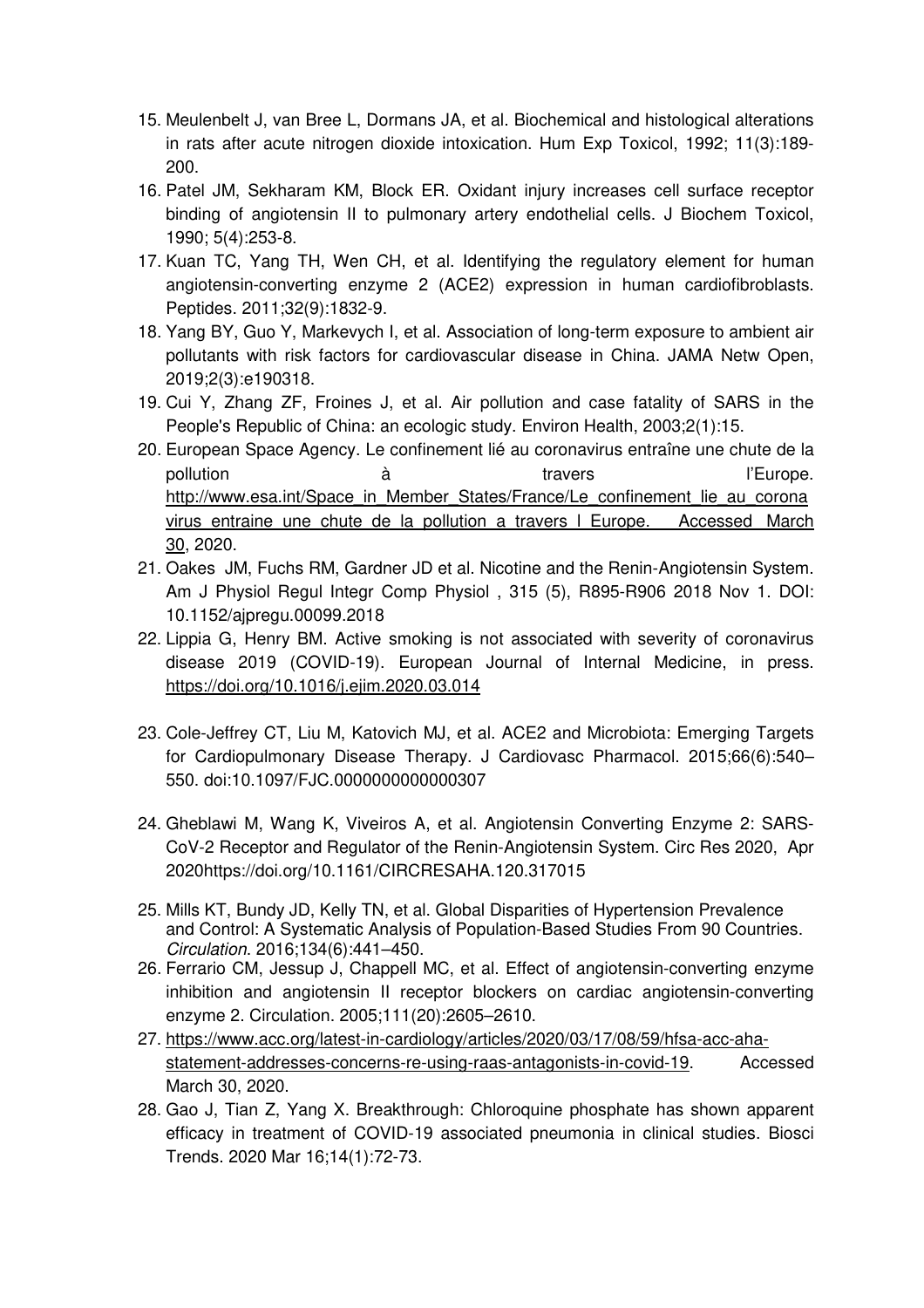29. Vincent MJ, Bergeron E, Benjannet S, et al. Chloroquine is a potent inhibitor of SARS coronavirus infection and spread. Virol J, 2005; 2:69.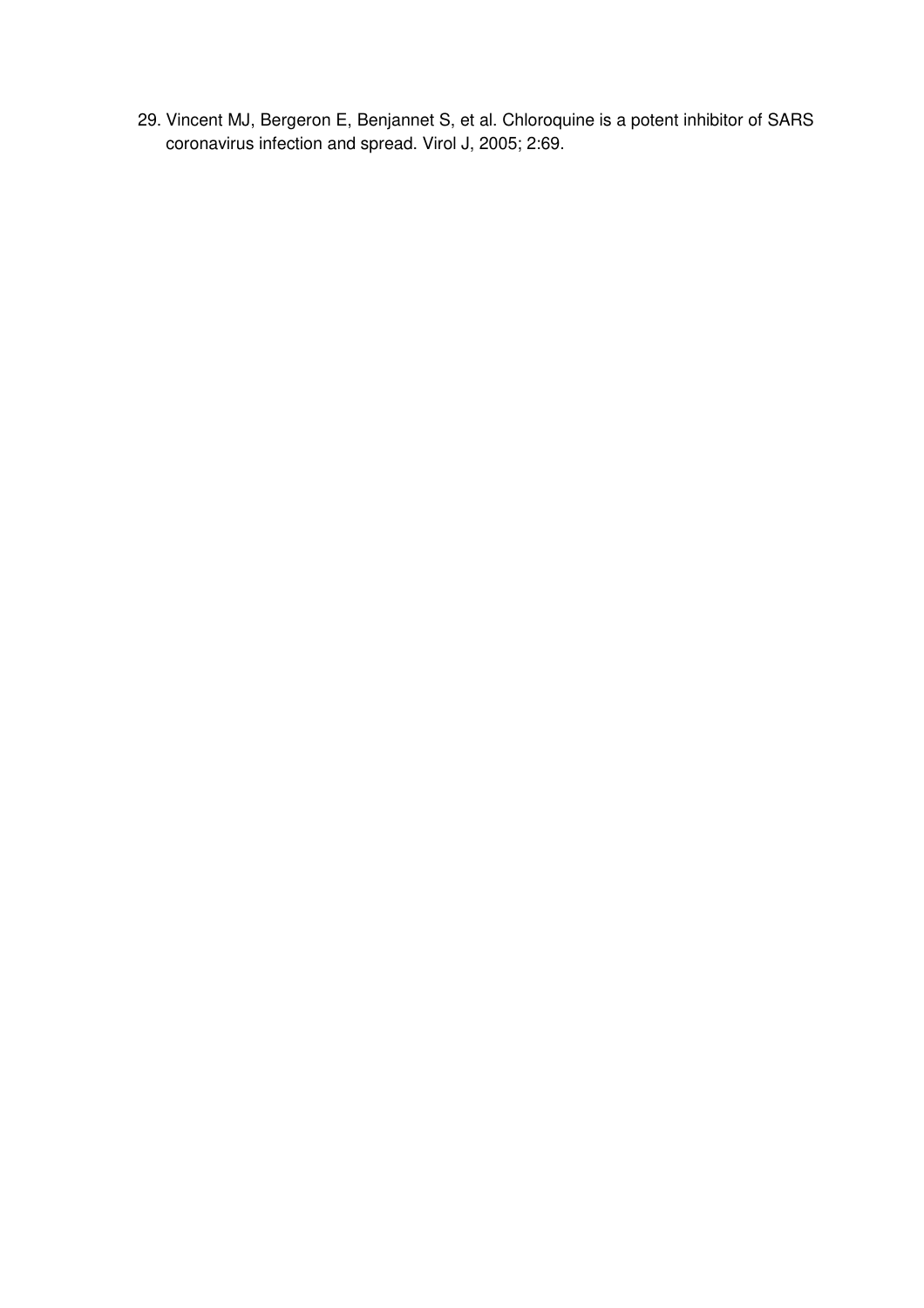Figure 1 : The stage.

Scene 1: In the renin angiotensin system, angiotensin-converting enzyme (ACE) cleaves angiotensin I (Ang I) to produce angiotensin II (Ang II). Ang II action is mediated by the angiotensin II receptor type 1 (AT1R). ACE, Ang II, and AT1R appears to promote lung injury. Angiotensin converting enzyme 2 (ACE2) removes a single residue from Ang II to generate the vasodilator Ang-(1–7), counterbalancing the effects of Ang II. The main actions described for Ang-(1–7) are associated with Mas receptor activation. The ACE2/Ang-(1–7)/Mas arm high activation is effective in reducing lung inflammation, fibrosis, and pulmonary artery hypertension.

Scene 2: SARS-CoV-2 uses ACE2 as a receptor for entry into the cell, once the S protein has been primed by a serine protease.

Scene 3: The expression of ACE2 and the balance of ANG II/ANG 1-7 influence the course of the disease. Accordingly, ACE 2 may be upregulated due to the individual polymorphism, NO2 associated with air pollution, and ACE inhibitors/Sartans. ACE2 affinity for spike protein may be lowered by hydroxy-chloroquine. Sartans may inhibit the deleterious effects of Ang II during the late phase of the infection.

Footnote: Nicotine may have dual action by enhancing ACE and down-regulating ACE2.